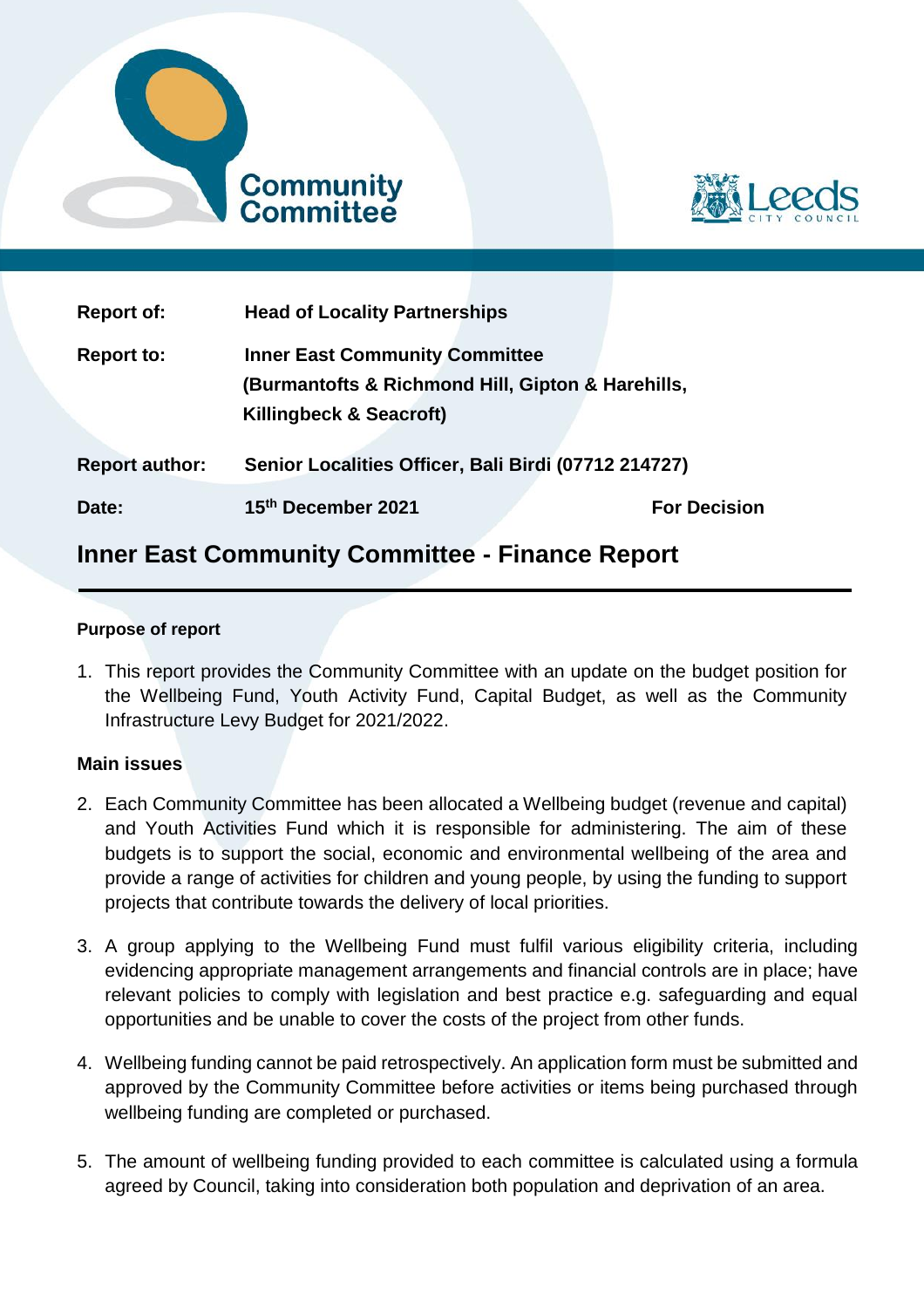- 6. Capital (CRIS) injections are provided as a result of council assets being sold. 5% of the sale price (up to a maximum of £100k) of a council asset is pooled city-wide and redistributed to the Community Committee areas on the basis of deprivation. The Community Committee will receive a new capital injection every 6 months.
- 7. Each Community Committee has also been allocated a Community Infrastructure Levy budget. For each CIL contribution, Leeds City Council retains up to 70-80% centrally, 5% is needed for administration and 15-25% goes to be spent locally. The money will be vested with the local Town or Parish Council if applicable, or with the local Community Committee and spend decided upon by that body. This local money is known as the 'Neighbourhood Fund' and should be spent on similar projects to the Wellbeing Fund (capital).
- 8. The Inner East Community Committee area has no Parish or Town Councils. This means that the money for the Inner East will be administered by the Inner East Community Committee. It was agreed at Inner East Community Committee on the 25<sup>th</sup> September 2019 that CIL monies for Burmantofts & Richmond Hill, Gipton & Harehills and Killingbeck & Seacroft would be split equally three-ways.
- 9. The Communities Team work with members of the Community Committee to develop a plan to spend CIL funding on local infrastructure projects. This is on a case-by-case basis.
- 10.Projects eligible for funding by the Community Committee could be community events; environmental improvements; crime prevention initiatives, or opportunities for sport and healthy activities for all ages. In line with the Equality Act 2010, projects funded at public expense should provide services to citizens irrespective of their religion, gender reassignment, marital status, race, ethnic origin, age, sexual orientation or disability; the fund cannot be used to support an organisation's regular business running costs; it cannot fund projects promoting political or religious viewpoints to the exclusion of others; projects must represent good value for money and follow Leeds City Council Financial Regulations and the Council's Spending Money Wisely policy; applications should provide, where possible, three quotes for any works planned and demonstrate how the cost of the project is relative to the scale of beneficiaries; the fund cannot support projects which directly result in the business interests of any members of the organisation making a profit.
- 11.Any request for funding would involve discussions with appropriate ward members. Where projects do not have support from the Community Committee and are not approved, applicants are offered further discussions and feedback if this is requested.
- 12.In order to provide further assurance and transparency of all decisions made by the Community Committee, any projects that are not approved will be reported to a subsequent Community Committee meeting.
- 13.Sometimes urgent decisions may need to be made in between formal Community Committee meetings regarding the administration of wellbeing and youth activity budgets and also regarding the use of the Community Infrastructure Levy (CIL) Neighbourhood Fund which has been allocated to the Community Committee. Alongside the Committee, designated officers have delegated authority from the Director of Communities and Environment to take such decisions.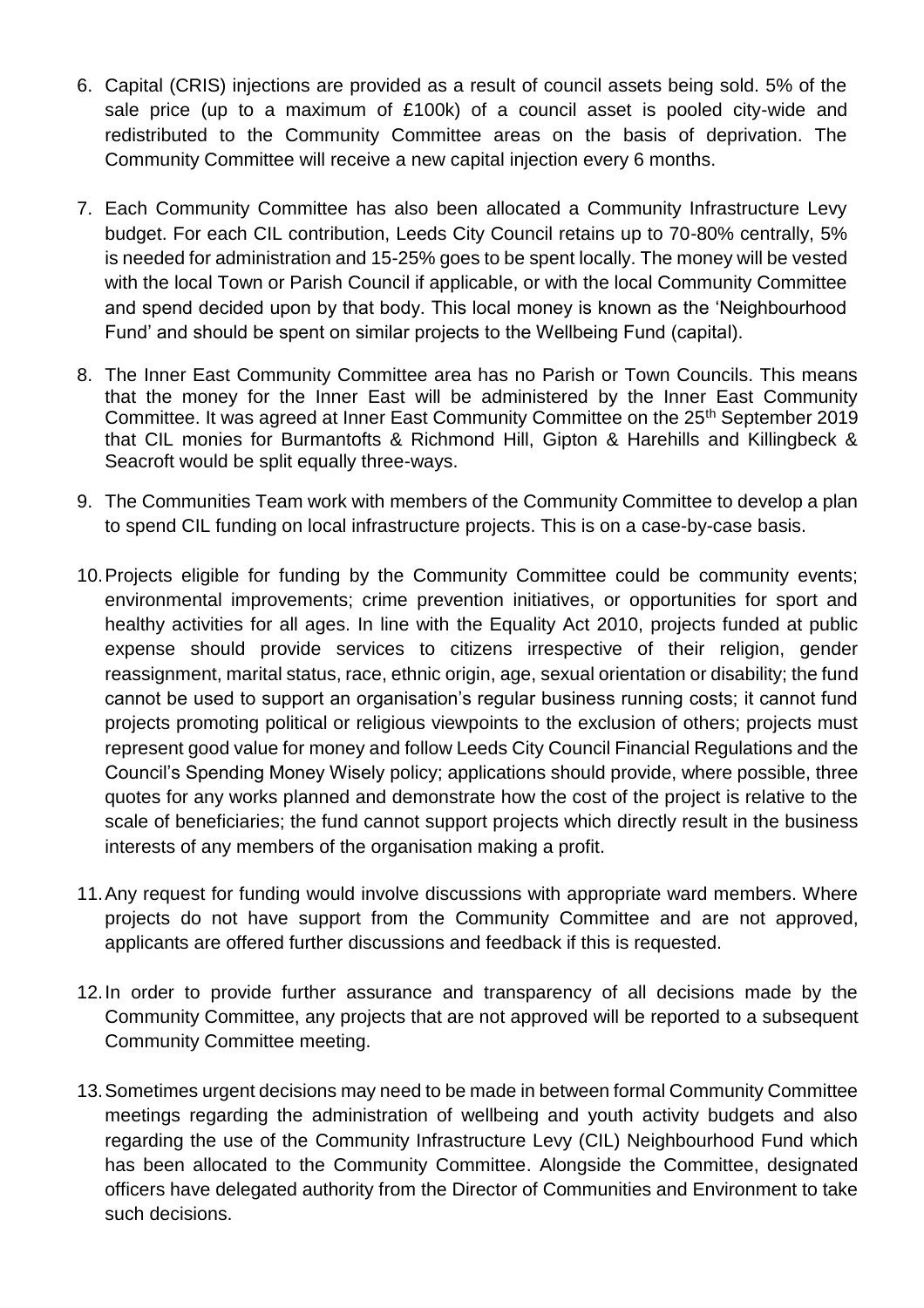- 14.The Community Committee has previously approved the following 'minimum conditions' in order to reassure Members that all delegated decisions would be taken within an appropriate governance framework, with appropriate Member consultation and only when the following 'minimum conditions' have been satisfied:
	- a) consultation must be undertaken with all committee/relevant ward members prior to a delegated decision being taken.
	- b) a delegated decision must have support from a majority of the Community Committee elected members represented on the committee (or in the case of funds delegated by a Community Committee to individual wards, a majority of the ward councillors), and
	- c) details of any decisions taken under such delegated authority will be reported to the next available Community Committee meeting for members' information.
- 15.Members are reminded that the necessary scrutiny of applications to satisfy our own processes, financial regulations and audit requires the deadline for receipt of completed applications to be at least five weeks prior to any Community Committee. Some applications will be approved via Delegated Decision Notice (DDN) following consultation with Members outside of the Community Committee meeting cycle.

# **Wellbeing Budget Position 2021/2022**

- 16.The total revenue budget approved by Executive Board for 2021/2022 was **£191,950.00** a 15% reduction on the previous year.
- 17.**Table 1** shows a carry forward figure of **£188,188.07** which includes underspends from projects completed in 2020/2021. **£80,119.41** represents wellbeing allocated to projects in 2020/21 and not yet completed. The total revenue funding available to the Community Committee for 2021/2022 is therefore **£299,948.60.**
- 18.It is possible that some of the projects may not use their allocated spend. This could be for several reasons, including the project no longer going ahead, the project not taking place within the dates specified in the funding agreement, or failure to submit monitoring reports. Due to this the final revenue balance may be greater than the amount specified in Table 1.
- 19.The Community Committee is asked to note that there is currently a remaining balance of **£136,393.97.** This figure includes any underspend from projects. A full breakdown of the projects is listed in **Table 1** and is available on request.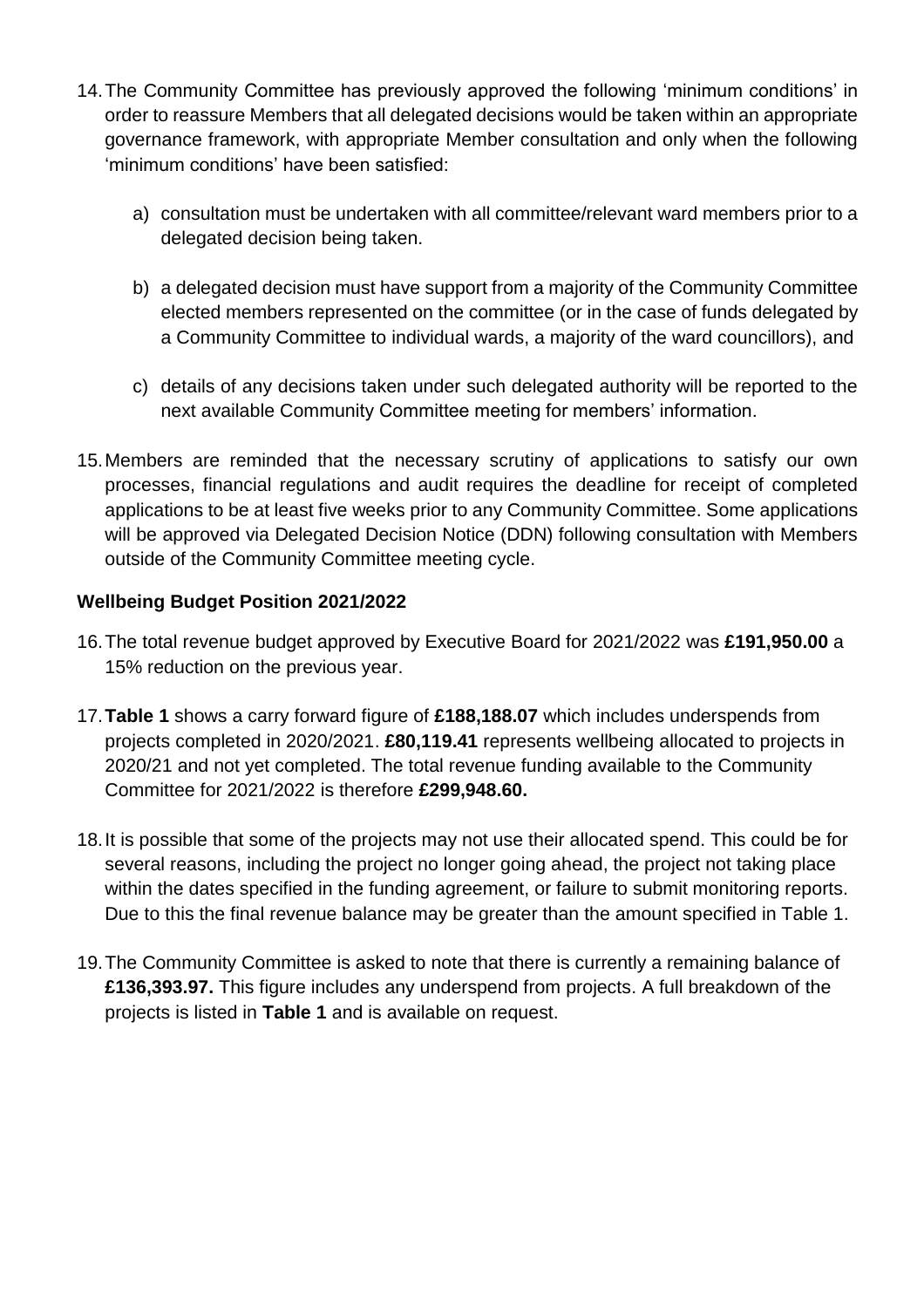# **TABLE 1: Wellbeing revenue 2021/2022**

Г

| <b>INCOME: 2021/22</b>                           | £191,950.00 |
|--------------------------------------------------|-------------|
| Balance brought forward from previous year       | £188,188.07 |
| Less projects brought forward from previous year | £80,119.41  |
| <b>TOTAL AVAILABLE: 2021/22</b>                  | £299,948.66 |

| <b>Ward Projects</b>                         | £299,948.66 | <b>Burmantofts &amp;</b><br><b>Richmond Hill</b><br>£110,200.47 | Killingbeck &<br><b>Seacroft</b><br>£104,106.41 | Gipton &<br><b>Harehills</b><br>£85,641.78 |
|----------------------------------------------|-------------|-----------------------------------------------------------------|-------------------------------------------------|--------------------------------------------|
| Small Grants & Skips                         | £17,000.00  | £5,666.67                                                       | £5,666.67                                       | £5,666.66                                  |
| <b>Community Engagement</b>                  | £3,600.00   | £1,200.00                                                       | £1,200.00                                       | £1,200.00                                  |
| <b>Tasking</b>                               | £9,000.00   | £3,000.00                                                       | £3,000.00                                       | £3,000.00                                  |
| Greener Gipton Campaign                      | £3,000.00   |                                                                 |                                                 | £3,000.00                                  |
| <b>Bonfire Night Activities</b>              | £4,000.00   |                                                                 |                                                 | £4,000.00                                  |
| Christmas Lights                             | £15,000.00  |                                                                 |                                                 | £15,000.00                                 |
| Places to Ride                               | £8,000.00   | £8,000.00                                                       |                                                 |                                            |
| Torre Mount Play Area                        | £5,000.00   | £5,000.00                                                       |                                                 |                                            |
| Gipton Approach Project                      | £3,000.00   |                                                                 |                                                 | £3,000.00                                  |
| Fever FM Equipment                           | £1,000.00   |                                                                 |                                                 | £1,000.00                                  |
| <b>CCTV Ashton Street</b>                    | £1,488.00   |                                                                 |                                                 | £1,488.00                                  |
| <b>CCTV Extension Ashton Terrace</b>         | £600.00     |                                                                 |                                                 | £600.00                                    |
| <b>Saxton Gardens Planter</b>                | £1,800.00   | £1,800.00                                                       |                                                 |                                            |
| Life Connections After School Club           | £3,000.00   | £2,550.00                                                       |                                                 | £450.00                                    |
| <b>PHAB Club</b>                             | £1,099.26   | £164.89                                                         | £593.60                                         | £340.77                                    |
| Touchstone Outreach Project                  | £7,828.00   | £3,914.00                                                       |                                                 | £3,914.00                                  |
| Inner East Money Buddies Projects            | £15,189.00  | £9,752.00                                                       | £5,437.00                                       |                                            |
| Friday Youth Hub                             | £5,720.00   |                                                                 | £5,720.00                                       |                                            |
| Gipton & Harehills Football Project          | £4,000.00   |                                                                 |                                                 | £4,000.00                                  |
| Community Participation & Learning Programme | £2,800.00   | £933.33                                                         | £933.33                                         | £933.34                                    |
| <b>BSA Welcome Back Party</b>                | £3,000.00   | £3,000.00                                                       |                                                 |                                            |
| Seacroft Men's Group                         | £8,063.00   |                                                                 | £8,063.00                                       |                                            |
| Bags of Joy                                  | £3,000.00   |                                                                 |                                                 | £3000.00                                   |
| Seacroft Pedal Cycle Security                | £1,460.00   |                                                                 | £1,460.00                                       |                                            |
| RadhaRaman Folk Festival                     | £860.00     | £860.00                                                         |                                                 |                                            |
| Burmantofts & Richmond Hill Christmas        | £1,441.99   | £1,441.99                                                       |                                                 |                                            |
| <b>Bilal Centre Youth Sessions</b>           | £2,600.00   |                                                                 |                                                 | £2,600.00                                  |
| Leeds East Academy Youth Worker              | £4,484.44   |                                                                 | £3,068.30                                       | £1,416.14                                  |
| <b>Community Climate Action Training</b>     | £8,800.00   |                                                                 | £8,800.00                                       |                                            |
| Playbox & Friends                            | £17,071.00  |                                                                 | £17,071.00                                      |                                            |
| Compton Centre Festive Event                 | £650.00     |                                                                 |                                                 | £650.00                                    |
| Total spend: Area wide + ward projects       | £163,554.69 | £47,282.88                                                      | £61,012.90                                      | £55,258.91                                 |
| <b>Balance remaining (Total/Per ward)</b>    | £136,393.97 | £62,917.59                                                      | £43,093.51                                      | £30,382.87                                 |

T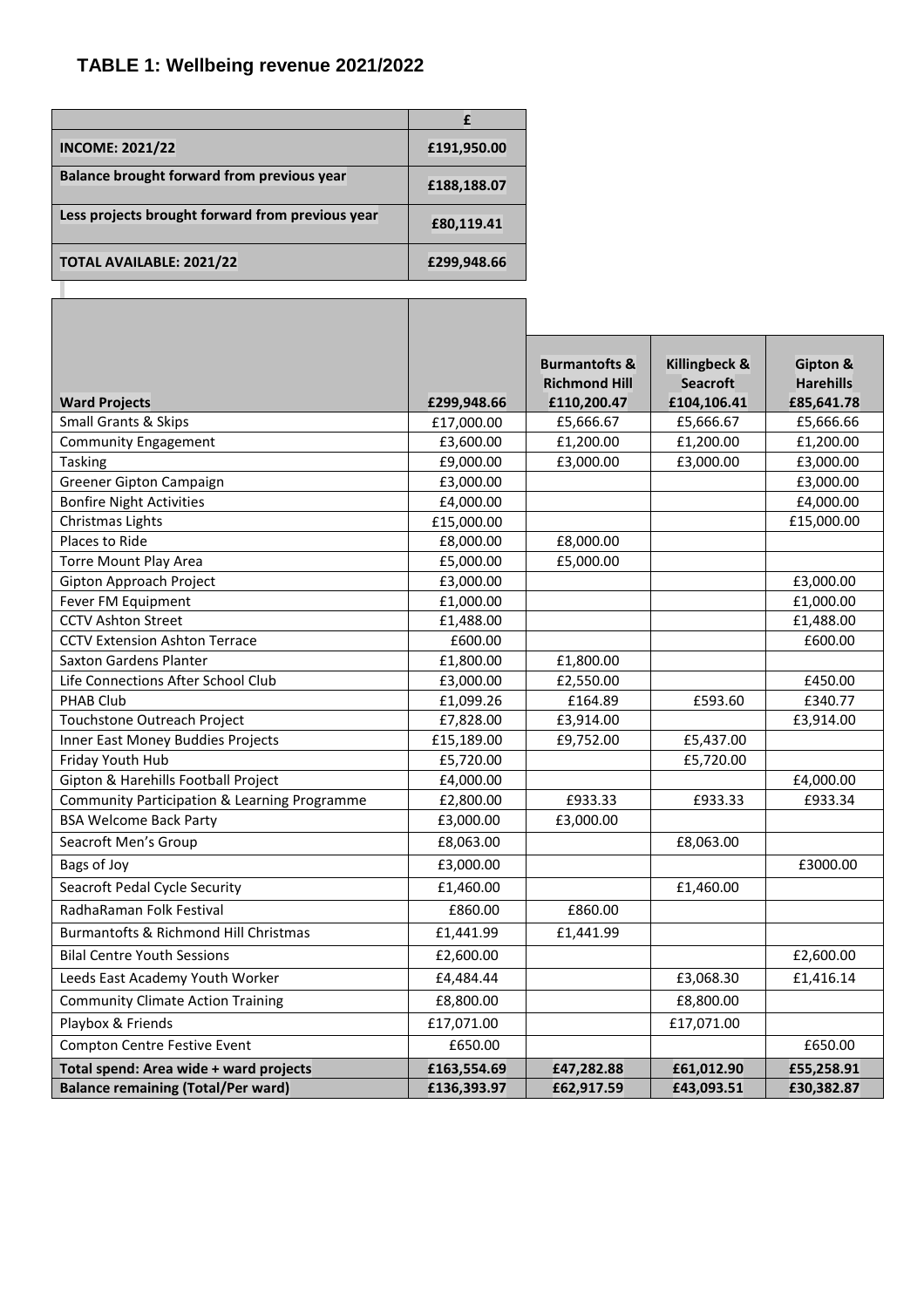#### **Projects for consideration and approval**

The following projects are presented for Members' consideration

20.**Project title:** Burmantofts & Richmond Hill Football Coaching Programme **Name of organisation:** Street Works **Total project cost:** £7,680 **Amount proposed:** £6,480 (Wellbeing) **Wards covered:** Burmantofts & Richmond Hill

**Project summary:** The sessions will take place in East End Park and Ebor Gardens Field on a weekly basis, for young people aged 8-16. The football activity programme will help to improve community cohesion and confidence building within the diverse community. The football activities will aim to give young people from the inner-city neighbourhood the opportunity to learn new skills, build confidence, self-esteem and develop their personal and social skills.

Street Work offer a unique service that not only develops young people's sporting skills but also focuses on them developing a sense of self belief, self-discipline and self-worth that can be communicated to all aspects of their lives. The Street Work philosophy is one that emphasises supporting the 'whole person'. Consequently, the physical, psychological, emotional and pastoral elements of working with individuals and groups are centred on and are not marginalised to the detriment of purely playing sport. By working with these young people in the supportive and nurturing environment of the Street Work Soccer. The aim is that they will be sufficiently motivated and empowered to fulfil their dreams and aspirations.

**Community Committee Plan Priorities/Objectives:** Projects that seek to promote diversity, encourage community cohesion and address language barriers; Projects that seek to improve the environment for residents; Projects that seek to tackle issues associated with child poverty; Projects that seek to address both physical and mental health issues that affect residents in Inner East Leeds; Projects that seek to reduce levels of domestic violence in Inner East Leeds.

21.**Project title:** Knee Rail Cromwell Street, Lincoln Green **Name of organisation:** Parks & Countryside (LCC) **Total project cost:** £4,912 **Amount proposed:** £2,456 (Wellbeing) **Wards covered:** Burmantofts & Richmond Hill

**Project summary:** To install a knee rail on land between the Cairo Lounge and Inner East Cluster building to protect green space from unauthorised parking. Once installed the area will be planted with bulbs and maintained by LCC Grounds Maintenance contactor.

**Community Committee Plan Priorities/Objectives:** Making Leeds the 'Best City' to live in, Improve the local environment.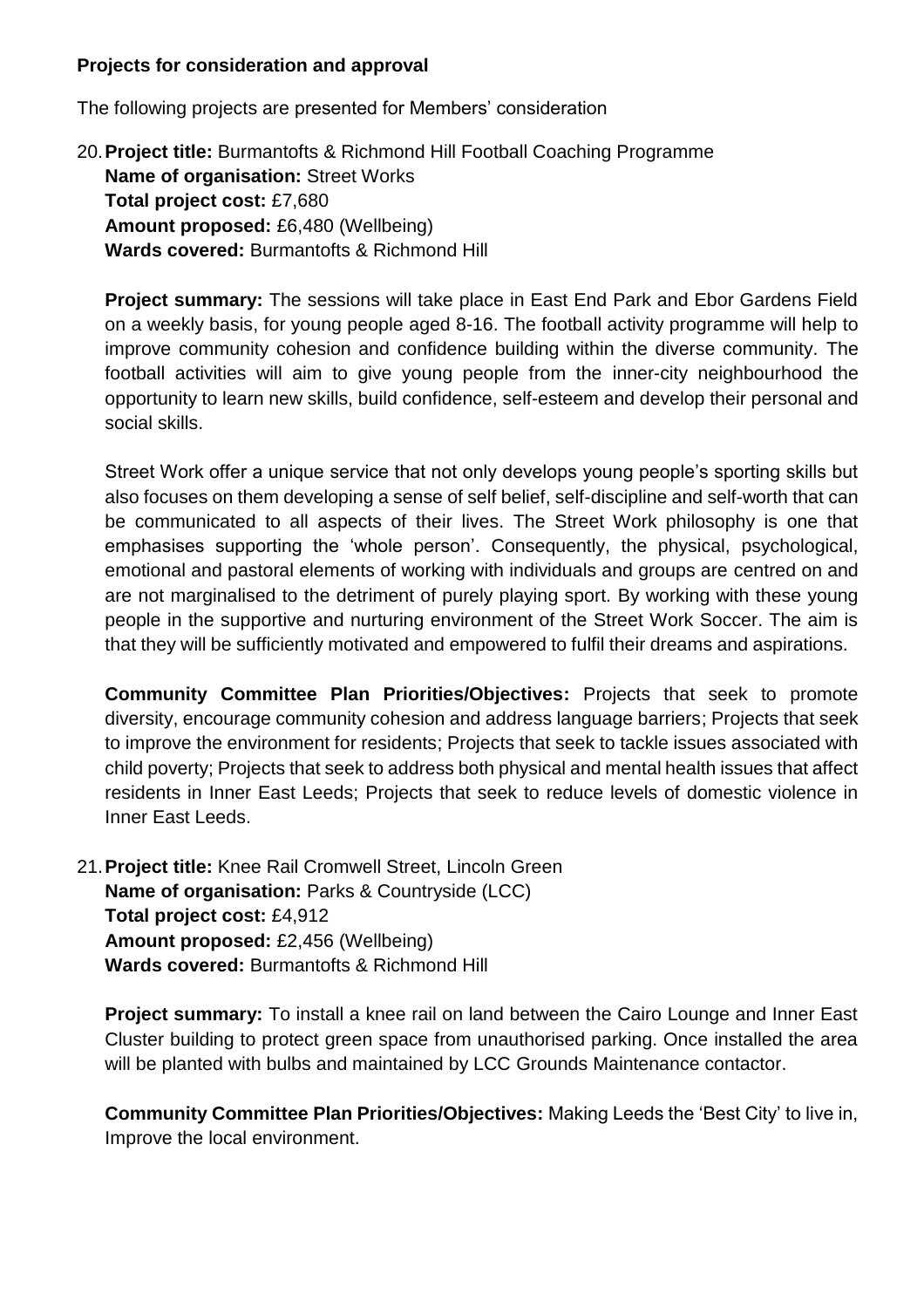22.**Project title:** Educational Trip for Low Income Families. **Name of organisation:** St Vincent's Centre Leeds **Total project cost:** £2,000 **Amount proposed:** £1,000 (Wellbeing) **Wards covered:** Burmantofts & Richmond Hill

**Project summary**: The organisation would like to arrange a trip for the families supported by the healthy holidays scheme, as well as any further families faced with socio-economic barriers such as language difficulties, financial barriers or social exclusion.

For consultation ideas were discussed for a day out over a period of two weeks with the families supported by the healthy holidays scheme. There was overwhelming enthusiasm for a trip outside of Leeds. The trip would consist of around 55 people (approximately ten families) going on an educational trip for the day. As well as enjoying a wide range of activities, the trip would also incorporate a provided lunch, transport and valuable educational value.

The aim of the project would be to provide a highly rewarding and memorable experience for families who would not normally be able to enjoy; they are on low incomes and very few have access to a car. It would also be a valuable part of our wider aim of combatting social isolation and encouraging a greater understanding between different communities.

**Community Committee Plan Priorities/Objectives:** Providing nutritiously balanced meals for all attendees; Providing opportunity for a change of scenery, an educational element will aid in confidence boosting; Integrating cultures and communities who would not ordinarily integrate; Offering opportunities to those that would ordinarily not have access to them, whether that's due to financial restraints, lack of transport and work commitments.

# 23.**Project title:** SCOT Projects

**Name of organisation:** Seacroft Community on Top **Total project cost:** £20,839 **Amount proposed:** £20,839 (Wellbeing) **Wards covered:** Killingbeck & Seacroft

**Project summary:** The grant would be used to support the commencement and continuation of a variety of groups run by SCOT, covering all project costs including staffing, lettings, materials and equipment. The groups include Bootcamp, Gardening Club, Bingo, Group for Vulnerable Adults, Gym, Football and Youth Club and Motorbike Mechanics.

All of the groups will offer something for everyone within the South Seacroft area and beyond. Besides the groups there is little engagement and activities in the area and the majority of residents are council tenants. In addition to this grant, the organisation will continue to actively fundraise to support the costs of all activities and events.

**Community Committee Plan Priorities/Objectives:** Health & Wellbeing; Supporting Healthy Lifestyles, Improving Mental Health, Integrating Health and Social Care: Building Strong, Cohesive Communities; improving community confidence, reassurance and cohesion: Child Friendly City - Supporting families; Provide activities for young people and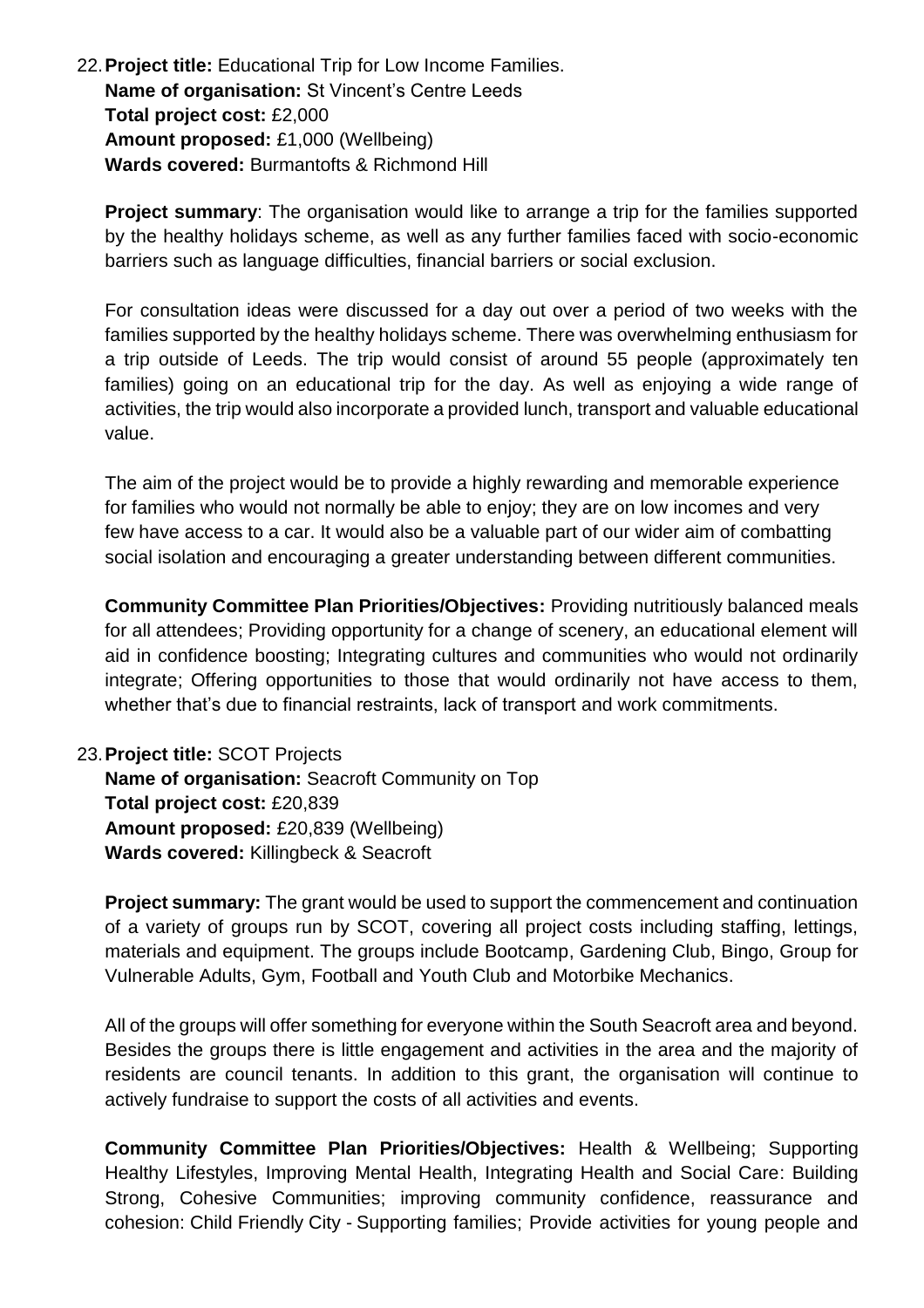give them a Voice and Influence: Good Growth; Growing the economy, improving skills, Promoting a vibrant city.

24.**Project title:** Nowell Mount Community Centre – Activating the space **Name of organisation:** Leeds Community Spaces **Total project cost:** £5,200 **Amount proposed:** £5,200 (Wellbeing) **Wards covered:** Burmantofts & Richmond Hill

**Project summary:** Leeds Community Spaces will provide leadership and consultancy support to a local steering group which will oversee the programming and development of Nowell Mount Community Centre. Involving local people, they will ensure the activity program develops in line with the needs and wishes of the local community, strengthening support to children, young people, local families and building community resilience. It will ensure a coproduction approach with the local community, which will hopefully engender community buyin and enable the centre to thrive.

To ensure continuity and build on the foundation work that has already happened in 2021, Leeds Community Spaces would like to submit a Wellbeing application for £5200. This would sustain their involvement for a further 6 months, providing 5 hours a week support to the project. During this time external funding bids will be submitted to further support the development of the centre.

**Community Committee Plan Priorities/Objectives:** Improve community confidence, reassurance and cohesion: Reduce health inequalities; promote healthy lifestyles and reduce social isolation: Provide activities for young people and give them a voice and influence.

# **Delegated Decisions (DDN)**

- 25. Since the last Inner East Community Committee on the 21<sup>st</sup> September 2021 the following projects have been considered and approved by DDN:
	- a) RadhaRaman Folk Festival 20/10/21
	- b) Burmantofts & Richmond Hill Christmas 20/10/21
	- c) Bilal Centre Youth Sessions 19/10/21
	- d) Leeds East Academy Youth Worker 19/10/21
	- e) Community Climate Action Training 27/10/21
	- f) Playbox & Friends 27/10/21
	- g) Bonfire Night Support Tasking 27/10/21
	- h) Taking Making to Young People 19/10/21
	- i) Your Place Your Voice 27/10/21
	- j) Bonfire Night Activities CATCH 19/10/21
	- k) Bonfire Night Period Diversionary Project LCC Youth Services 19/10/21
	- l) Bonfire Bonanza 2021 Leeds Street Team 19/10/21
	- m) Festive Tree & Lights 27/10/21
	- n) Compton Centre Festive Lights 6/12/21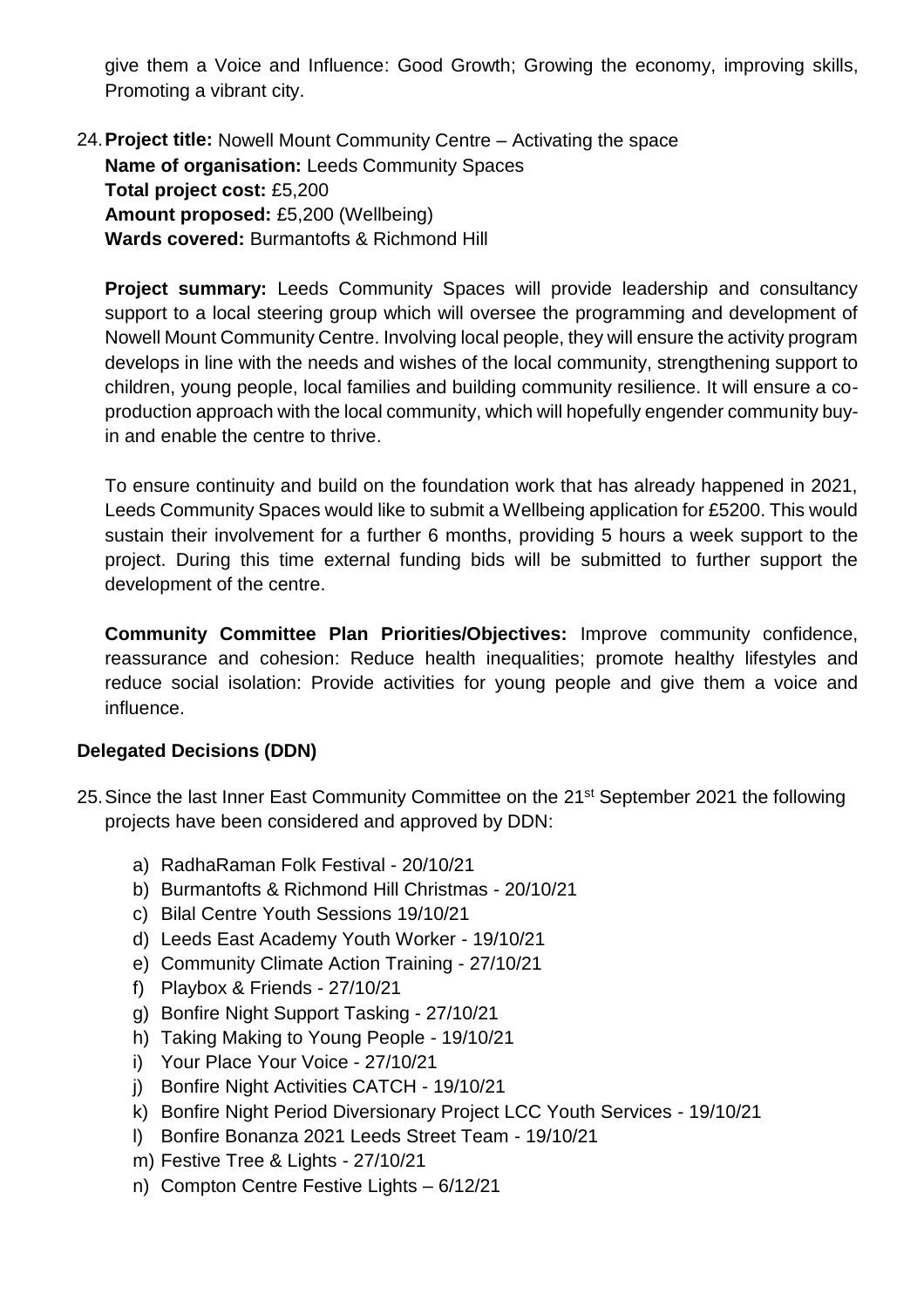### **Monitoring Information**

- 26.As part of the funding agreements, all projects which have had funding approved by the Community Committee are required to provide update reports on the progress of their project. These reports are so that the Community Committee can measure the impact the project has had on the community and the value for money achieved.
- 27.An update will be provided for the next committee meeting.

# **Youth Activities Fund Position 2021/2022**

- 28.The total available for spend for the Inner East Community Committee in 2021/2022, including carry forward from previous year is **£115,290.64**.
- 29.The Community Committee is asked to note that so far, a total of **£64,279.50** has been allocated to projects, as listed in **Table 2**.
- 30.The Community Committee is also asked to note that there is a remaining balance of **£51,011.14** in the Youth Activity Fund. This figure includes any underspend from projects. A full breakdown of the projects is listed in Table 2 and is available on request.

# **TABLE 2: Youth Activities Fund 2021/2022**

| <b>INCOME: 2021/22</b>                              | £68,120.00  |
|-----------------------------------------------------|-------------|
| Balance brought forward from previous year          | £59,784.49  |
| Less projects brought forward from previous<br>year | £12,613.85  |
| TOTAL AVAILABLE: 2020/21                            | £115,290.64 |

|                                           |             | <b>Burmantofts &amp;</b><br><b>Richmond Hill</b> | Killingbeck &<br><b>Seacroft</b> | Gipton &<br><b>Harehills</b> |
|-------------------------------------------|-------------|--------------------------------------------------|----------------------------------|------------------------------|
| <b>Ward Projects</b>                      | £115,290.64 | £45,500.77                                       | £36,062.61                       | £33,727.26                   |
| Life in Leeds                             | £4,438.00   | £4,438.00                                        |                                  |                              |
| <b>Maintaining Connections</b>            | £4,188.00   | £2,094.00                                        |                                  | £2,094.00                    |
| Harehills Play Streets                    | £3,500.00   |                                                  |                                  | £3,500.00                    |
| Mini Breeze- Harehills Park               | £3,650.00   | £1,000.00                                        |                                  | £2,650.00                    |
| Six Week Summer Holiday Club              | £4,000.00   |                                                  |                                  | £4,000.00                    |
| Youth Activities 2021                     | £4,000.00   |                                                  |                                  | £4,000.00                    |
| LST Summer Holiday Programme              | £4,000.00   |                                                  |                                  | £4,000.00                    |
| This Is Me                                | £4,000.00   |                                                  |                                  | £4,000.00                    |
| Lincoln Green Play Park                   | £2,500.00   | £2,500.00                                        |                                  |                              |
| New Horizons Summer Youth Project         | £1,691.00   |                                                  |                                  | £1,691.00                    |
| Leeds Urban Arts Project                  | £3,872.50   |                                                  | £3,872.50                        |                              |
| Youth Radio Café Activities               | £3,450.00   |                                                  | £3,450.00                        |                              |
| <b>Nowell Mount Skatepark Sessions</b>    | £2,915.00   |                                                  |                                  | £2,915.00                    |
| KIOSK - Taking Making to Young People     | £3,125.00   |                                                  | £1,250.00                        | £1,875.00                    |
| Your Place, Your Voice                    | £14,950.00  |                                                  | £14,950.00                       |                              |
| Total spend: Area wide + ward projects    | £64,279.50  | £10,032.00                                       | £23,522.50                       | £30,725.00                   |
| <b>Balance remaining (Total/Per ward)</b> | £51,011.14  | £35,468.77                                       | £12,540.11                       | £3,002.26                    |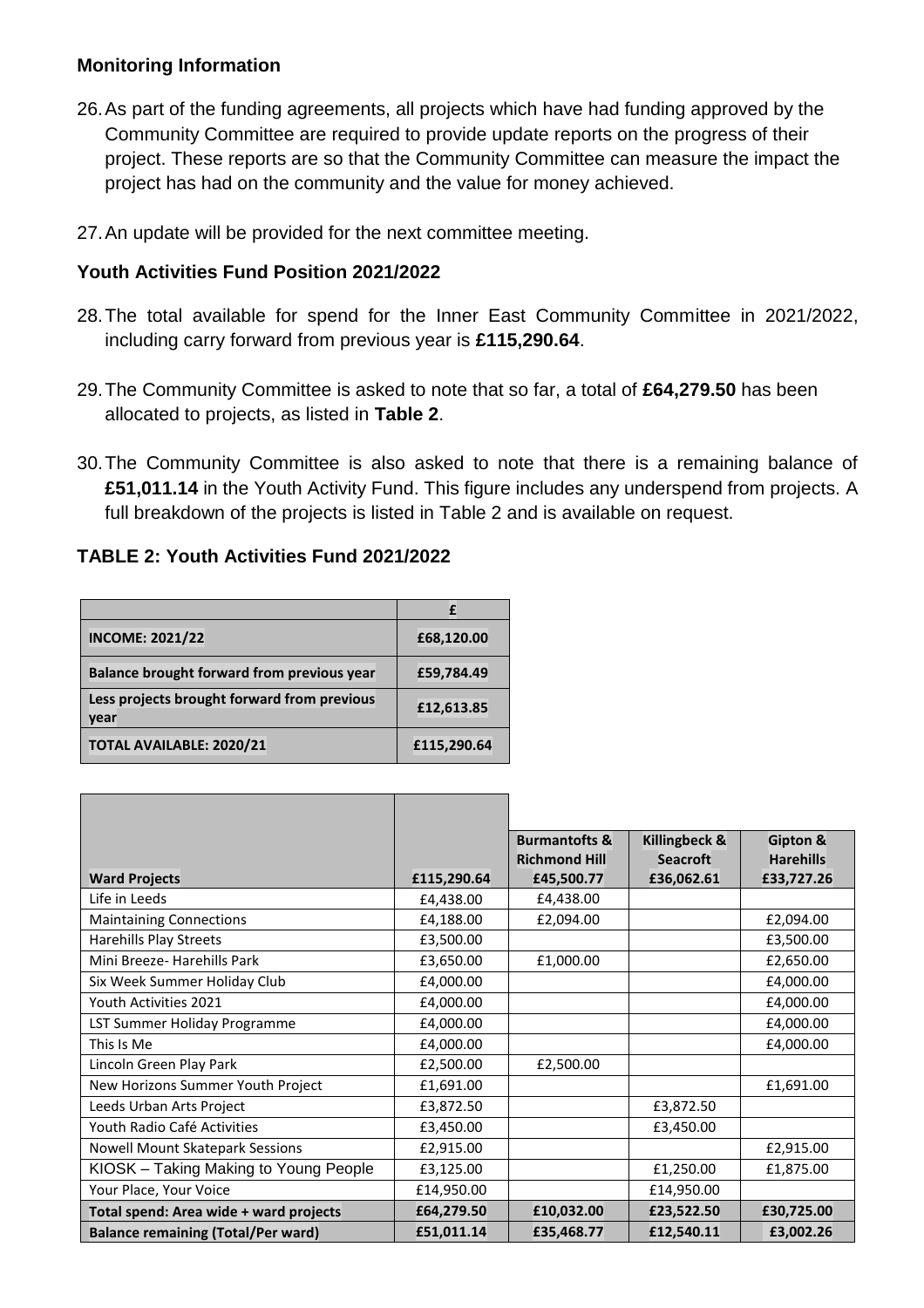# **Small Grants Budget 2021/2022**

31.The Inner East Community Committee approved a Small Grants and Skips budget of £17,000. Members are asked to note the Small Grants and Skips allocation broken down by ward and summarised in Table 3.

|                                           |                                            | <b>Burmantofts &amp;</b><br><b>Richmond Hill</b> | Killingbeck &<br><b>Seacroft</b> | Gipton &<br><b>Harehills</b> |
|-------------------------------------------|--------------------------------------------|--------------------------------------------------|----------------------------------|------------------------------|
| Project                                   | Organisation                               | £5,666.67                                        | £5,666.66                        | £5,666,67                    |
| <b>Cultural Arts Heritage Circle</b>      | <b>Nubian Noire</b>                        | £187.50                                          |                                  | £187.50                      |
| <b>Compton Centre Gardening</b><br>Group  | <b>Compton Centre</b>                      | £500.00                                          |                                  | £500.00                      |
| Fridge/Freezer Replacement                | Leeds Mencap                               | £500.00                                          |                                  |                              |
| <b>Virtual Exercise Classes</b>           | <b>Compton Centre</b>                      | £225.00                                          |                                  | £225.00                      |
| Henry Barran Centre Open Day              | <b>Communities Team</b>                    |                                                  |                                  | £340.54                      |
| <b>Community Summer Trip</b>              | Swahili Community                          | £500.00                                          |                                  |                              |
| <b>Building the Bridge</b>                | Swahili Community                          | £500.00                                          |                                  |                              |
| Misconception Sexual Health               | <b>Generation Revive</b>                   | £500.00                                          |                                  |                              |
| Skip for CATCH                            | <b>CATCH</b>                               |                                                  |                                  | £152.45                      |
| <b>Christmas Event</b>                    | Seacroft Community<br>Hub                  |                                                  | £200.00                          |                              |
| <b>Burmantofts Hub Christmas</b>          | <b>Burmantofts</b><br><b>Community Hub</b> | £300.00                                          |                                  |                              |
| <b>Total allocations against projects</b> | £4,817.99                                  | £3,212.50                                        | £200.00                          | £1,405.49                    |
| <b>Balance remaining (per ward)</b>       | £12,182.01                                 | £2,454.17                                        | £5,466.66                        | £4,261.18                    |

# **TABLE 3: Small Grants & Skips 2021/2022**

# **Tasking Budget 2021/22**

32.The Community Committee is asked to note that there is **£5,252.44** currently available to spend. Members are asked to note the Tasking allocation broken down by ward and summarised in Table 4.

# **TABLE 4: Tasking 2021/22**

|                                  |           | <b>Ward Split</b>        |                 |                  |
|----------------------------------|-----------|--------------------------|-----------------|------------------|
|                                  |           | <b>Burmantofts &amp;</b> | Killingbeck &   | Gipton &         |
| <b>Ward Projects</b>             |           | <b>Richmond Hill</b>     | <b>Seacroft</b> | <b>Harehills</b> |
| Total available budget for 21/22 | £9,000.00 | £3,000.00                | £3,000.00       | £3,000.00        |
| <b>Alley Gates</b>               | £1844.00  | £1844.00                 |                 |                  |
| Haslewood Drive CCTV             | £600.00   | £600.00                  |                 |                  |
| <b>Bonfire Night Support</b>     | £1,303.56 | £434.52                  | £434.52         | £434.52          |
| <b>Balance Remaining</b>         | £5,252.44 | £121.48                  | £2,565.48       | £2,565.48        |

# **Capital Budget 2021/2022**

33.The Inner East Community Committee has a Capital budget of **£85,659.59** available to spend. Members are asked to note the Capital allocation broken down by ward and summarised in Table 5.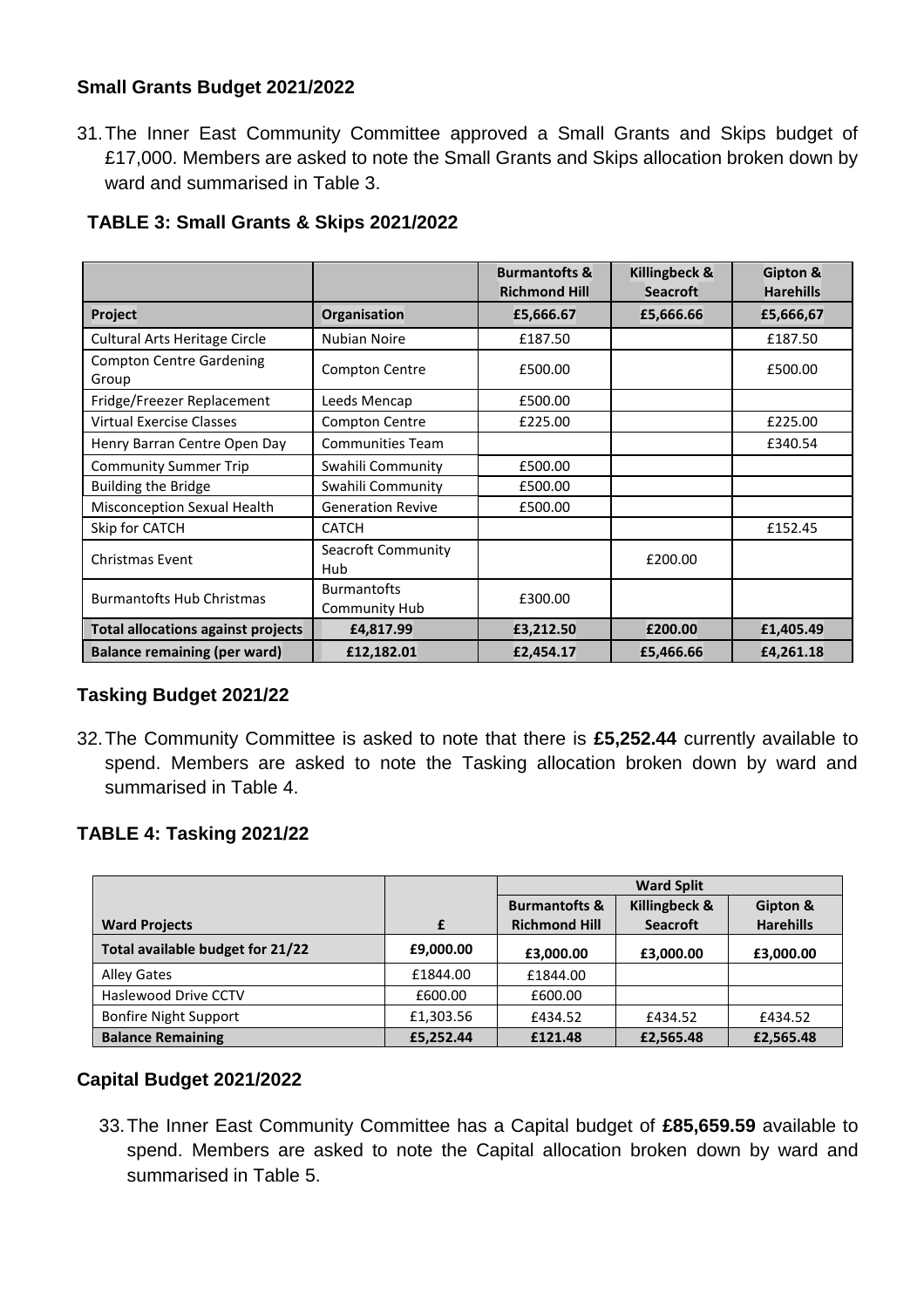# **TABLE 5: Capital 2021/2022**

|                                       | £           | <b>Burmantofts &amp;</b><br><b>Richmond Hill</b> | Killingbeck &<br><b>Seacroft</b> | Gipton &<br><b>Harehills</b> |
|---------------------------------------|-------------|--------------------------------------------------|----------------------------------|------------------------------|
| <b>Remaining balance March 2021</b>   | £79,822.00  | £21,960.68                                       | £10,043.99                       | £47,817.33                   |
| Capital Injection April 2021          | £21,500.00  | £7,166.66                                        | £7,166.67                        | £7,166.67                    |
| <b>Starting Totals 2021/22</b>        | £101,322.00 | £29,127.34                                       | £17,210.66                       | £54,984.00                   |
| St Cyprian Church Hall Boiler         | £5,803.20   | £4,062.24                                        |                                  | £1,740.96                    |
| Ashton Park Fencing Installation      | £10,800.00  |                                                  |                                  | £10,800.00                   |
| <b>Community Voice Radio</b>          | £2,959.11   |                                                  |                                  | £2,959.11                    |
| <b>Heater Installation</b>            | £2,000.00   |                                                  |                                  | £2,000.00                    |
| <b>Total spend</b>                    | £21,562.31  | £4,062.24                                        |                                  | £17,500.07                   |
| <b>Balance remaining (per ward)</b>   | £79,759.69  | £25,065.10                                       | £17,210.66                       | £37,483.93                   |
| <b>Capital Injection October 2021</b> | £5,900.00   | £1,966.66                                        | £1,966.67                        | £1,966.67                    |
| <b>Balance remaining (per ward)</b>   | £85,659.69  | £27,031.76                                       | £19,177.33                       | £39,450.60                   |

# **Community Infrastructure Levy (CIL) Budget 2021/2022**

34.The Community Committee is asked to note that there is **£75,673.07** currently available to spend. Members are asked to note the CIL allocation broken down by ward and summarised in Table 6.

# **TABLE 6: Community Infrastructure Levy (CIL) 2021/22**

|                                    | £          | <b>Burmantofts &amp;</b><br><b>Richmond Hill</b> | Gipton &<br><b>Harehills</b> | <b>Killingbeck &amp;</b><br><b>Seacroft</b> |
|------------------------------------|------------|--------------------------------------------------|------------------------------|---------------------------------------------|
| <b>Starting Position 2021-2022</b> | £84,051.07 | £24,385.71                                       | £36,649.65                   | £23,015.71                                  |
| <b>Community Sports Hall</b>       | £3,138.00  |                                                  | £3,138.00                    |                                             |
| <b>Shipping Container</b>          | £3,240.00  | £3,240.00                                        |                              |                                             |
| St Agnes Church Hall               | £2,000.00  | £2,000.00                                        |                              |                                             |
| <b>Totals</b>                      | £8,378.00  | £5,240.00                                        | £3,138.00                    |                                             |
| <b>Remaining Balance</b>           | £75,673.07 | £19,145.71                                       | £33,511.65                   | £23,015.71                                  |

# **Corporate Considerations**

# **Consultation and Engagement**

35.The Community Committee has previously been consulted on the projects detailed within the report.

# **Equality and Diversity/Cohesion and Integration**

36.All wellbeing funded projects are assessed in relation to Equality, Diversity, Cohesion and Integration. In addition, the Communities Team ensures that the wellbeing process complies with all relevant policies and legislation.

# **Council Polices and City Priorities**

37.Projects submitted to the Community Committee for wellbeing funding are assessed to ensure that they are in line with Council and City priorities as set out in the following documents: